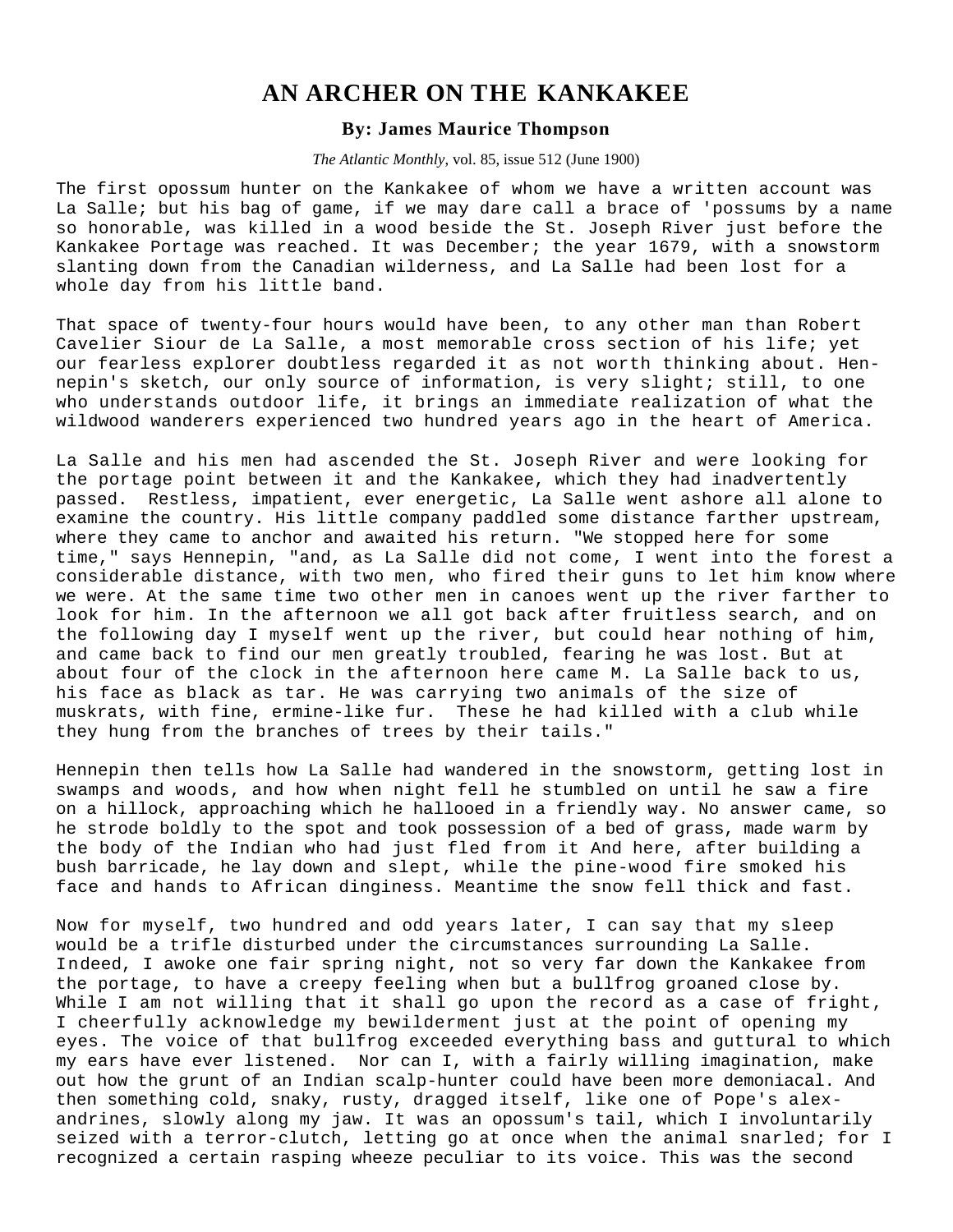time that such an experience had come to me. Once before, in the far South, a 'possum disturbed a nap for me

La Salle's brace of marsupials must have been young, else Father Hennepin did not well remember the size of a muskrat. I did not kill the fellow who touched me with his tail, and so cannot speak of his size: but in the Gulf States outgrow Fiber zibethieus beyond reasonable comparison, as it probably does in the Kankakee country. Hennepin does not give none to La Salle's animals, yet there can be no mistake; they were 'possums; for he found them dangling by their tails, a peculiarity of Didelphyae to be claimed by no other animal of our country, or of any other, if we leave monkeys out of the count.

It was well for me that a bullfrog and a 'possum's tail woke me that sweet night, when the moon had risen halfway up the east side of heaven; otherwise I should have missed hearing a veery's nocturne blown softly from the dark foliage of a thicket close to my tent. A veery, I thought it was, at least; a thrush certainly, of one species or another, I knew it to be singing as if under its breath; but the rapture in the notes made the vibrations strangely powerful, and the first fancy in my brain was that they were like music filtered dreamily through rich honeycomb. It was almost unearthly melody, tender, solemn, hesitating now and again, as if the bird's dream had its disturbance, yet the strains lapsed away, seemingly into infinite distance, seeking the remotest hollows of the night with their delicate, thrilling plangencies.

My tent (to call it one is a considerable risk, for it consisted of a rubber blanket stretched over some stakes) was near the river's bank on a dry spot: Behind it lay a marsh, while on either side a thicket of maple, ash, and oak bushes straggled along a low ridge that ran almost parallel with the Kankakee's current. There was scant room under my roof to sit up while I gave the veery audience; meantime away scampered the duly frightened 'possum, leaving me to find out for myself next morning that he had been chewing the remnant of a prairie hen which I had stowed in a tin box for my breakfast. More than this, his curious hand like tracks were in my canvas boat where he had been prowling in search of eatables. Doubtless he was quite hungry, or he would not have been so daring. Wild things are finding it harder each year to get an honest living on their own grounds, and so they have to take greater risks when intruders tempt them with tidbits.

The veery's night song was the cause of my staying five days on that lonely spot; for when morning came there was a haunting echo in my mind of certain strains, more like a dream than reality, and before I had rubbed the remnants of sleep from my eyes I heard a yellow billed cuckoo strike his tambourine. Then I wondered if there might not be something worth seeing in the thicket where the veery lived so happily that it must sing by night, and where the cuckoo could not wait till sunrise to begin his rattling monody.

A plunge into the river chilled me wide-awake. Three minutes later I was handling my archery tackle; not that there was any probability of seeing game. But a bow in the hand is worth two a quarter mile away in the tent, and I walk better when my quiver rustles at my side well filled with good arrows. The poetry of solitude stalks embodied as a sylvan toxophilite who goes alone into a primeval grove. I feel this in myself when I play the part with my imagination for my audience and the wilderness for my stage. On that particular morning the vigor of May circulating in the air gave promise of golden weather for a week to come, and it all crept into my blood; not a bird in any grove of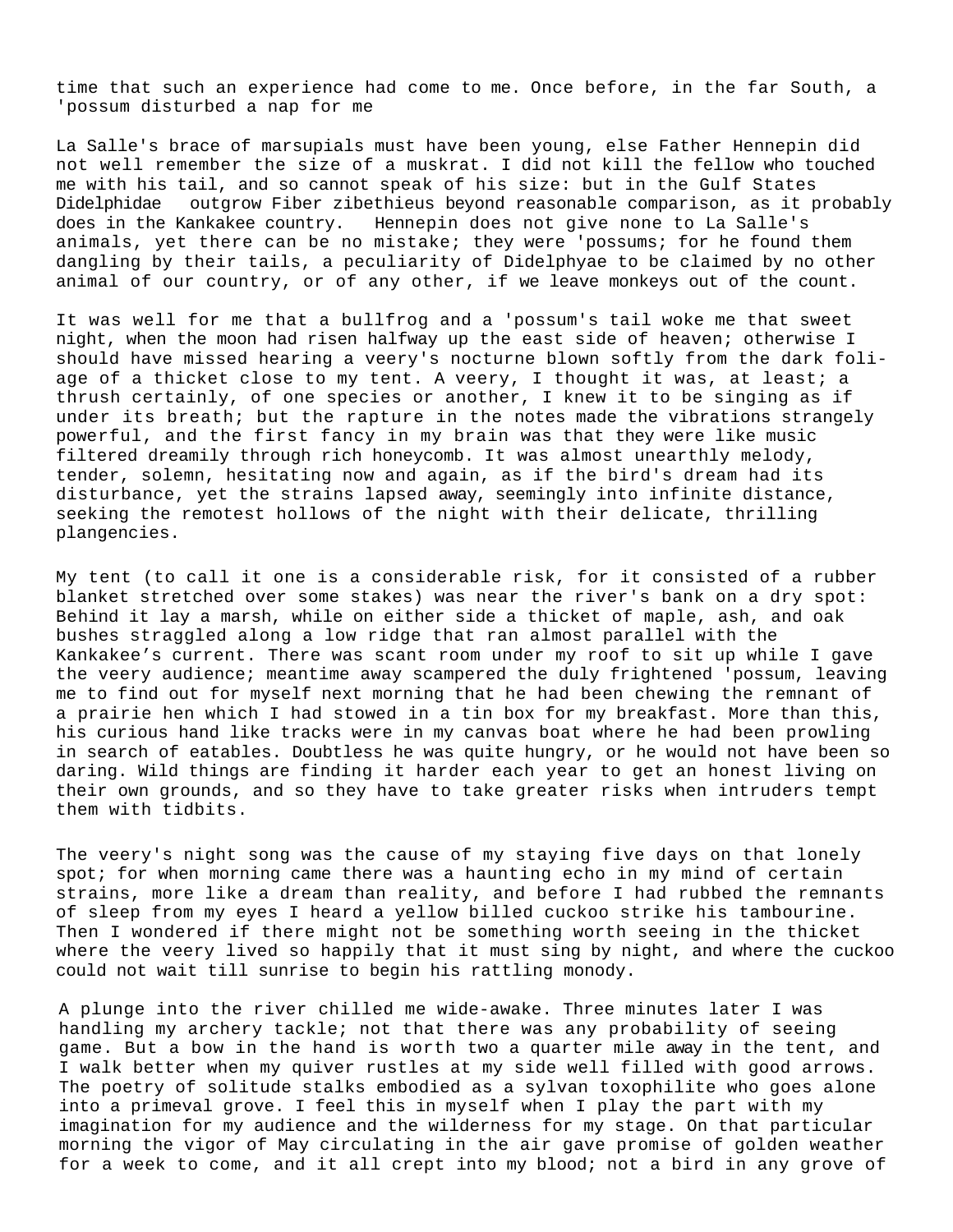the Kankakee felt more than I the keen need of song for song's sake, and sing I did, silently, inwardly.

I had embarked upon the Kankakee with the purpose to follow La Salle from the portage near Fort Wayne to the rocks at Momence. At that time I had charge of the Department of Geology and Natural History of Indiana, and I meant to make a fortnight's vacation add something to my knowledge of a very interesting region, while at the same time I should have my fill of sylvan archery once more. I wished to be quite alone and quite unknown during this outing; for the politicians had their eyes upon me, and what would they have said of a state official who played "hooky" in the woods with a bow and arrows, when he should have been in his office chair with a case of fossils before him and looking as grim as Diogenes?

I found it not practicable to begin my voyage as high up the river as I had planned, and my present camping spot was at the end of two days of hard rowing downstream, a part of which took me over a beautiful lake formed by the widening of the river, which soon narrowed again, however, until at my stopping place it was pinched between wooded banks and ran deep with considerable current in the middle. There was a farmhouse on a prairie swell less than half a mile away beyond a marsh, while on the opposite side of the river I could hear cocks crowing at another homestead; but my tent stood ages away from civilization in a place not likely to be invaded by any beings save wild birds and wary animals. So much I found out by my morning's exploration, as will better appear in a paragraph from my notebook : -

"Have found a most delightfully promising piece of wilderness; shall try its charms for a day or two, maybe longer. A chalybeate spring of delicious water a stone's cast from my tent, two farm places not far away, and thrushes, - I have never before seen so many; they are everywhere in the thickets round about, blowing the flutes of Arcady' even in the middle of the night."

A pretty full record of my doings went into the notebook, from which, as well as front memory, I make up this chapter of joy. I got eggs from the farmer's wife, and contracted with her for a large rhubarb pie to be sent to me with a pint of milk every day until further notice. A liberal bunch of young onions and some very small and almost over pungent red radishes were thrown in for good measure. I cut bushes and built a tent large enough for four men, thatching it with last year's grass over the particular spot on which my bed was to be, and further covering it with my rubber blanket. I might have spared myself the work, for not a drop of rain fell during my stay.

There was a lagoon between my tent and the farm from which my supplies were to come, and I arranged for a boy to bring the basket of eggs, vegetables, and pie, and hang it in a tree at a certain point on the farther bank, where I could reach it by crossing in my boat. Thus I shut off the only probable danger of being visited. To get into the lagoon I had to row some distance down the river, then double back, following a bilious looking and ditchlike channel through a marsh. The spot upon which I was encamped proved to be the highest and driest part of a slight ridge or hummock between the river and the lagoon. All of the marshland round about was but a few inches above the water line, so that the wooded ridge was really an island a mile long, varying in width from a hundred yards to three quarters of a mile.

My first day slipped almost by before I could spare a moment to the birds, albeit in going twice by way of the lagoon to the farmstead, and in gathering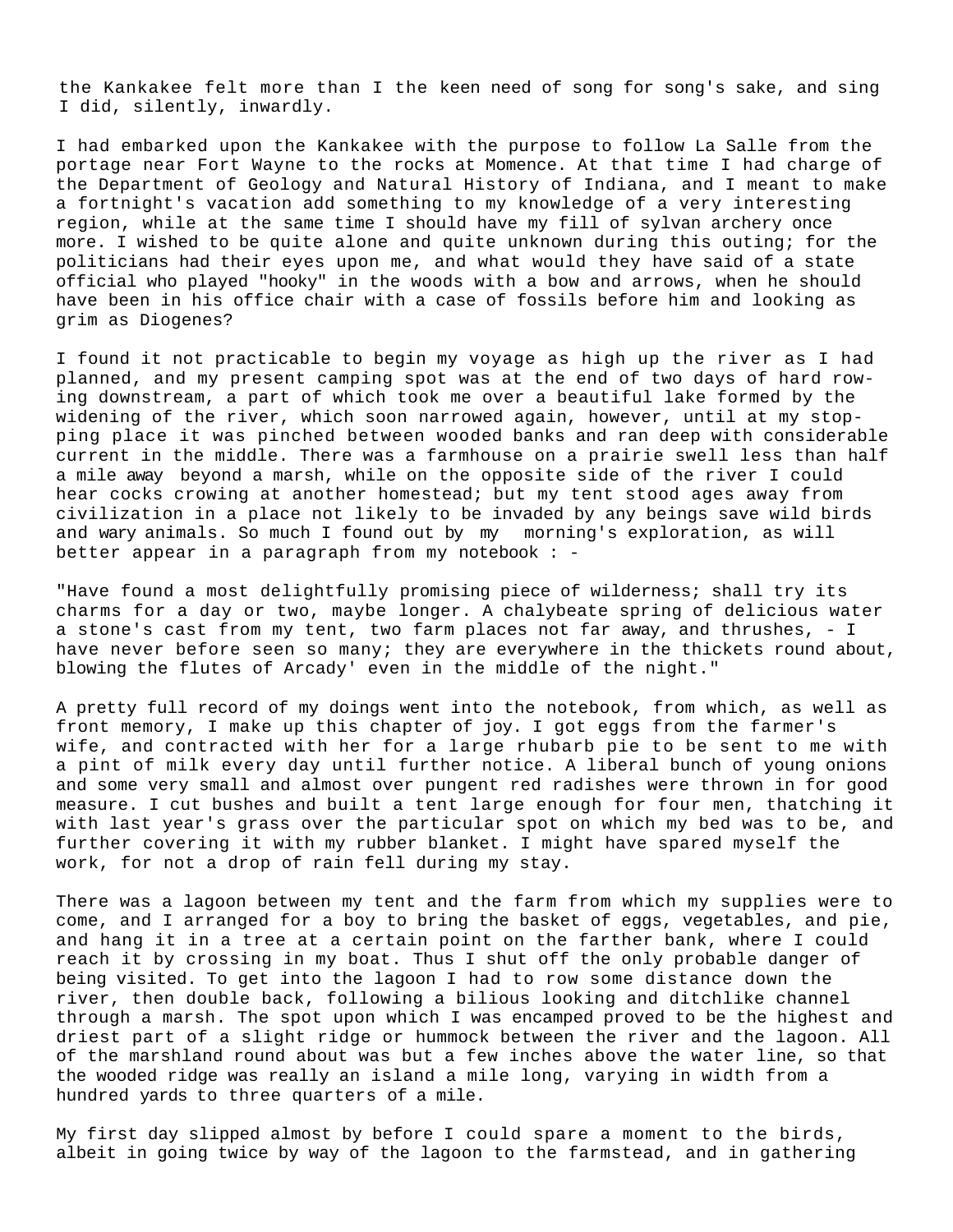materials for the bush tent, I kept the tail of an eye upon every feather that sparkled and every wing that flickered, thus mapping out, as it were, the places where I might expect success on the morrow. But at an hour to sundown, although tired, I went for a good tramp along the ridge, and did not get back to camp before dusk fell.

In my notebook is the following entry:

"No 'possum last night. If any thrushes sang, the sweet noise was lost on me; not even the bullfrogs disturbed my slumber. Woke at daybreak with my ears overflowing, so strong the pour of morning's tender discords. My eyes opened perfectly clear and ready for work, my blood felt fresh. One does not stretch and yawn when sleep slips off one's brain in a wildwood lair. A gentle stir of the nerves, a deep breath, and then the sweet chill of a dewy touch; it is Morning on tiptoe at your Arcadian bedside, and there is an ambrosial richness in the first conscious taste of what she brings."

I remember many a serenade at dawn by the thrushes of that May morning - it was very near June- were plus canora quam putes, as the old poet has it, and they literally deluged the wood with their gladness, - "Cantibus vernis strepebat et susurris duleibus."

Brown thrushes, wood thrushes, veeries, catbirds, robins, - what a lot of melodious cousins! All their voices deliciously confused, were fairly splitting their pipes. I wonder if Father Hennepin and Father Gabriel heard the like while paddling down past my island? But no, it was winter. Jays may have jeered at them, flickers may have shown them the gold of their wings; as for the songbirds, they were far down by the warm Gulf coast. Besides, I feel sure that it is only since the woods have been narrowed down to mere patches that these birds have learned the value of mutual friendliness, and have agreed to share together, in the few ancient groves, what is left of original freedom.

Hennepin tells us, however, that the savages had been hunting buffalo on the Kankakee flats, and he saw the ground covered with horns where vast numbers of the animals had been slaughtered. Probably an Englishman, who corresponded with me a few years ago, had been reading the good priest's account, for he inquired very particularly about buffalo hunting in Indiana! He might just as well have expected antelope shooting on our Kankakee prairies; for Hennepin says that one was killed by a hunter of his party while on their way down the river. The good Jesuit, it being winter, did not see or hear any "thunder pumpers" in the plashy flats, but my record mentions them frequently.

"This morning," runs a somewhat blurred entry, " I got a fine specimen of Botaurns mugituns, called by the Kankakee folk 'thunder pumper' on account of its rumbling voice. Good sport is bittern-shooting, too, if the archer doesn't mind crawling in the mud through high, musty-smelling dead grass! "

The note recalls many an adventure with the herons and bitterns, birds peculiarly interesting to me. I recollect very well how I worked in order to bag the thunder pumper, on that hazy and delightfully cool morning, between the Kankakee and the lagoon. A triangular patch of bog covered with last year's grass three feet tall was the scene of my operations. There the birds were pumping thunder at daybreak, and I saw them flying in their awkward manner low over the slanting tufts, and dropping down into them here and yonder. I wanted one for dissection regarding its vocal organs, but I had no arrows to lose, and the thing was to be sure of my aim.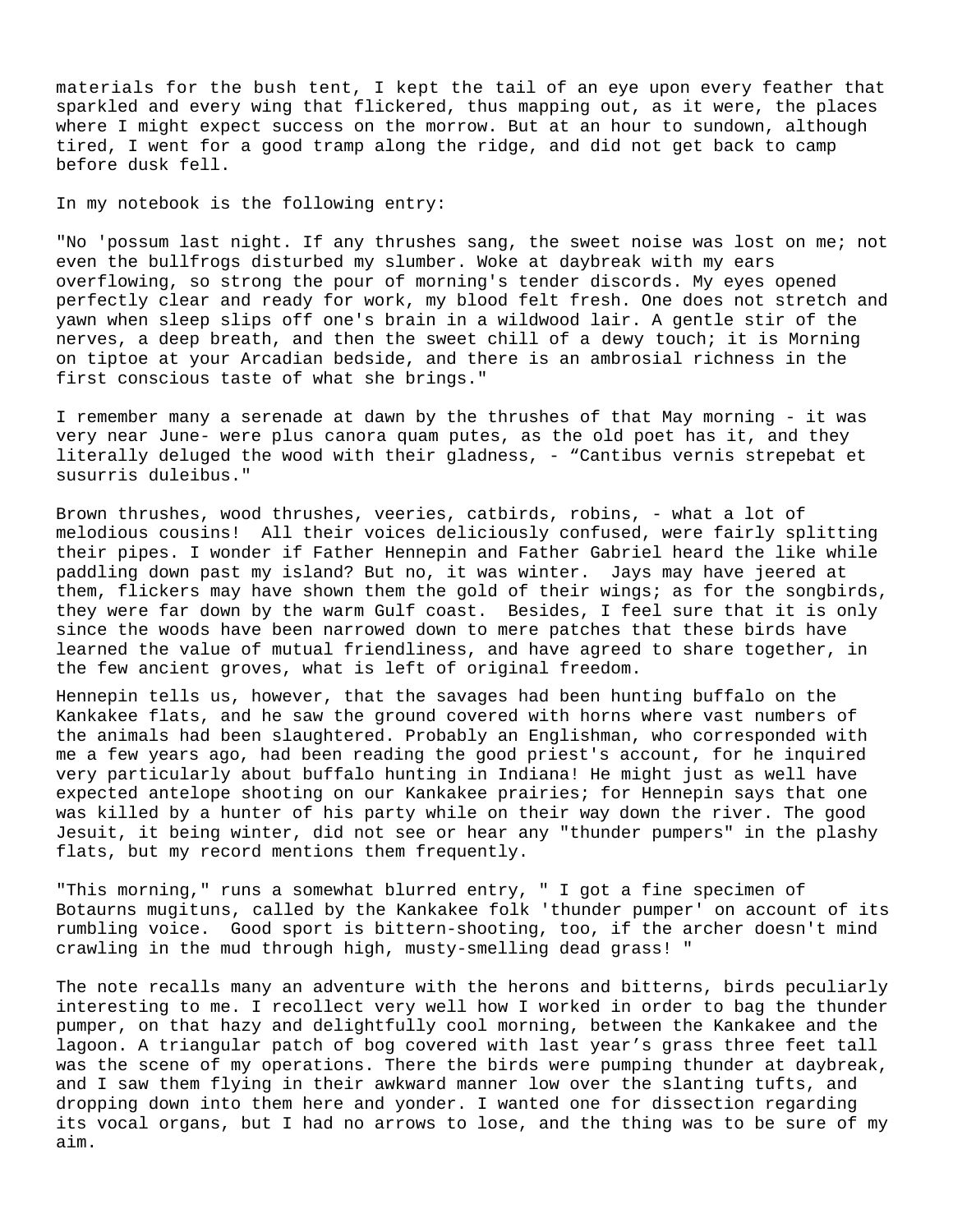At sunrise, fresh from a cold plunge in the river, I began my campaign with all the strategy suggested by experience. My purpose was to approach very near to a bird, make sure of him, and so close the incident. An excellent plan, in theory, which when subjected to a practical test developed surprising and irritating defects, mainly on account of the birds, -they seemed not inclined to assist me in my difficult task. From the beginning, moreover, little mishaps worked me evil; but at last, to make my story short, I saw a fine point and got the benefit of it. One of the birds, after a short flight, dropped into the grass twenty yards beyond a clump of low shrubs behind which I crawled to position. Musty smelling was that grass; it was more; the smell suggested the quintessence of malaria. In the little pools, through which I went on hands and feet the water looked red with a purplish iridescence on the surface. The colors were due to oxide of iron from bog ore in the soil.

I had to hang my bow around my neck, and let it lie along my back while crawling thus; and a very unwieldy, troublesome appendage it was, catching in the grass and weeds and interfering with my legs at almost every stop. When you try it, as I hope you will some day, you will find your temper much opposed<br>to suavity during such a crawl. The cool air and the damp grass did not hinder perspiration; I was beaded all over when I reached the clump of bushes and began to lift myself erect. My hands were as muddy as a hod carrier's, quite unfit to lay hold of a bow or an arrow with, and while I was wiping them on a wisp of grass, up and away flew my thunder pumper!

It is a strong stipulation of the contract, when you bind yourself to sylvan archery, that you will not feel aggrieved at any bird for giving you the slip just at the most exciting moment of an adventure. So I stolidly accepted the rebuff to expectation, and stood there gazing aimlessly upon the spot left vacant by my vanished game. At that moment an indirect ray of my vision fell upon something as brilliant as a diamond flaming starlike just beyond a tuft of greenish water weed at the edge of a pool Out went my bow-arm and bow,<br>swiftly, gently; and to the string of the bow my right hand fitted a broadfeathered arrow. It is stale to say this, but every shot is a delight to the archer, and a thunder pumper's eye is a good target even when you miss it, as I did.

My notes inform me that I shot eleven times during two hours of hard crawling in the grass before I bagged my bird. On paper the whole proceeding very little resembles good sport, but the archer who reads will understand that the sport was there. At this moment I seem to hear the breezy "whish " of those broad feathered shafts and the sodden "chuck " of each at the end of its flight. In the midst of my pursuit, and while every moment added to the wariness of the bitterns, I flushed a rail, -fairly kicked it out of the watery grass at my toe's end, - and I risked a shot. The bird flew lazily, with its characteristic flutter, straight away four or five feet above the grass. Going thus it was as easy to hit, almost, as if sitting on a tussock; but when I bowled it over in the air I could not repress a cry of self-admiration. I was my only audience, save some red-winged blackbirds swinging on tall dry stalks of rush at the rim of a pond. These encored me while I was searching for my arrow, which I at last found half buried in the black mud.

The following bits from my notebook will smack of what I cannot describe; at least they will:

## "Pill in the symphony between"

What I did and what I felt.

"Found brown thrushes nesting in a tangle of low trees. The nests, three of them, lay flat as saucers on the pronged boughs. The wind blowing hard would surely whisk them off, as it so often does the nests of doves. A scattering, loosely woven platform of sticks with a shallow cap in the middle is all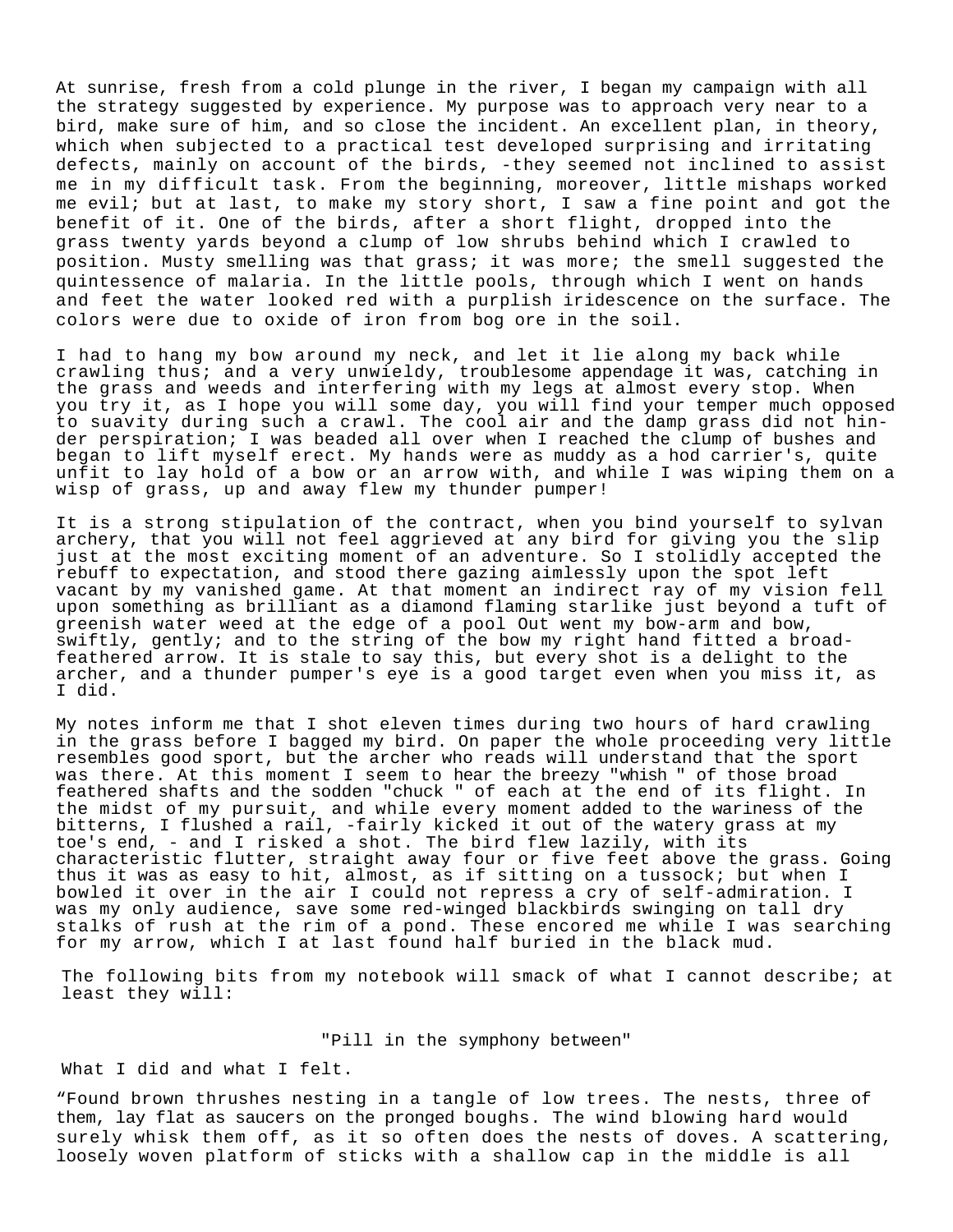that a brown thrush's nest amounts to. The wood thrash adds a daubing of mud to the leaves and grass of its well - built nest, while the veery makes a clean and pretty little home (sometimes on the ground, never far above it) almost exactly like the nest of the hermit thrush."

If I could, I would stay right here a month to enjoy the bird song. Even the blue jay sings sweetly -or flutes, rather, in a soft, wheedling, minor. I hear one now. 'tee-doodle-doodle-doodle,' a tender, melodious iteration and reiteration of love. 'Doodle-tee-doodle-doodle-doodle.' he goes on and on right overhead, and I note it down phonetically. But I can't record how he acts meantime. His motions are absurd. Every time that he says 'doodle' he wags himself grotesquely and seesaws his body up and down exactly in time to his tune. He looks like a fool; but he isn't."

"Below here, scarcely two miles, I found where a party of sportsmen had camped some days ago. From Chicago, doubtless, for they left some monster newspapers- Inter-Ocean, Times, Journal - and two or three letter envelopes with Chicago addresses, not to mention sundry cans and bottles remarkably empty. Near this spot I made a fine shot at a woodcock, - out of season, but precious good to eat, -and bagged it for a broil. It is broiling now with expanding savory fragrance. Rowing back upstream I met two summer ducks midway of the channel. Of course my back was toward them, else they would never have let me come so near. When they flew up and away their noise gave me the shock well known to sportsmen, - the thrill of what might have been. It was a fit of reverie that caused the carelessness. At the time I was with the Muse of the waters, listening to the river's cool song!

Many of my notes are too frankly ornithological to make pleasant reading. I was dissecting throats, with remarks upon glottis and bronchial, and syrinx valves, etc. Plainly, however, recreation pleased me more than work, -the bow claimed far the greatest share of attention and use, while knives and needles and pocket lens did the best they could.

Here is what I put down in the way of comment upon the fletcher's art. I copy it that my readers may feel, if possible, how delicate must be the handiwork in making a good hunting arrow. The craftsmanship of the true fletcher is next to the poet's. A winged shaft and a winged song are worthless if genius be not in them.

"Among my arrows there is one that 'wags.' That is, it wobbles in the air and will not go true to the aim. In every particular it is faultless to the eye. Straight as a star beam, smooth, even, neatly feathered, solidly headed, notched to perfection, it should fly like a bee; but it doesn't. It wags horribly as soon as it leaves the string. A vexatious fascination in this problem has caused me to waste a deal of precious time whittling and trimming and scraping all to no good effect. -The arrow wags worse and worse, apparently with much delight. And it seems that I, through some instinct of perversity, share the thing's constinate contrariness; for unless I take especial care I am sure to choose it whenever a particularly nice discrimination is to be made with a shot. Example: In the sweet of the morning I was sitting on a log, a quarter of a mile from my tent, thinking shop. In other woods, a lyric was stirring my blood and illuminating my brain, when a very prosy scratching or scuffling sound in a tree nearly overhead brought me up short against reality. The first glance aloft set my gaze upon a supremely savage object outlined vigorously against a spot of blue sky in a rift of the foliage. It was a white owl with a bird, still feebly struggling, clutched in its talons. An atrocious glare and an expression of unbridled rapacity flashed upon me from its countenance, which was hideously human in a way. It was about forty feet above ground on a stout maple bough, a fair shot, but a trifle steep. At first it looked snow white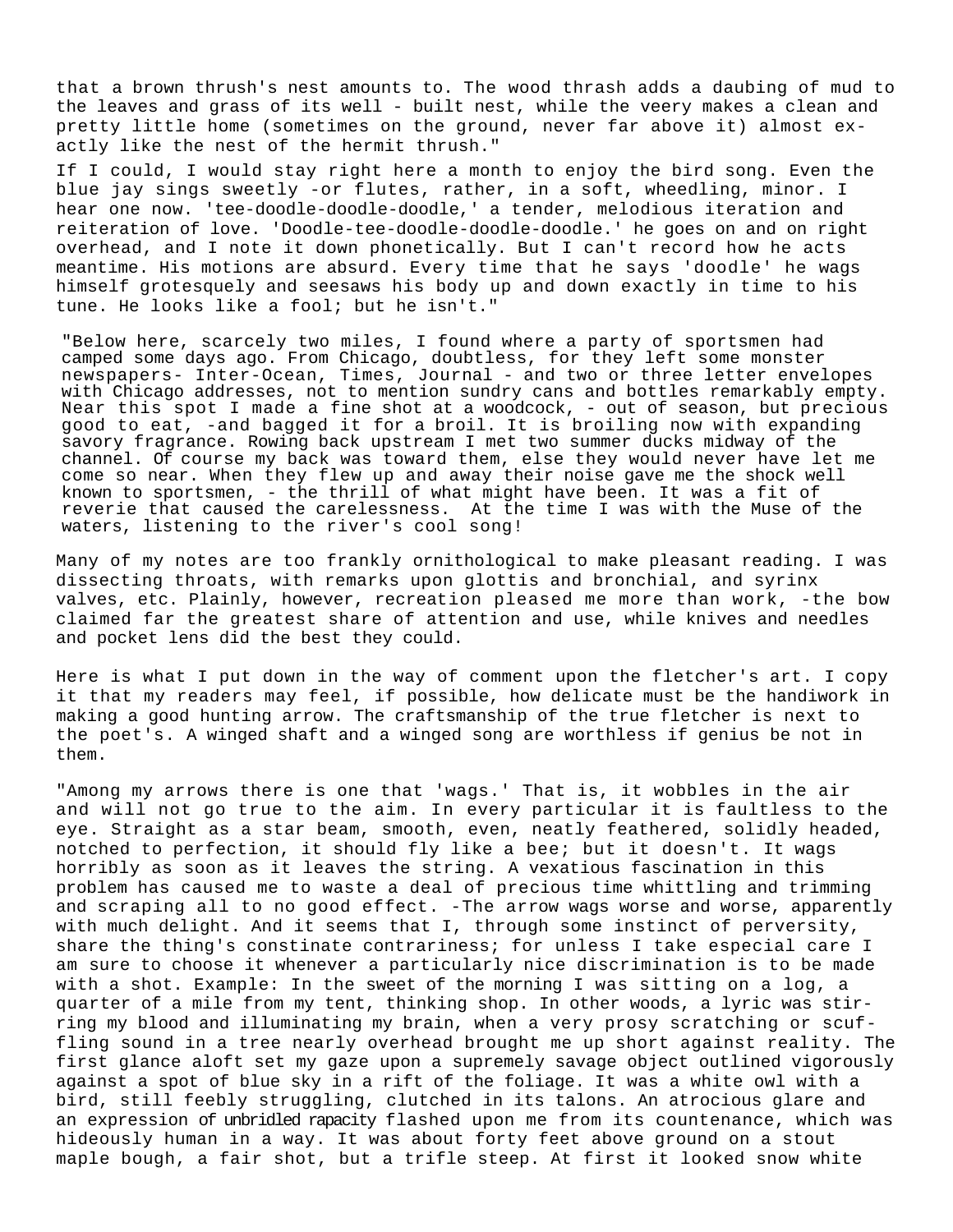and very large, enormous indeed, on account of its partially extended wings and a vicious lifting of the feathers of its breast and neck. A snowy owl - Nyctea scandiaca- I knew it to be; a rare bird here, and so late in the season. I had to get upon my feet to shoot. But the owl had not seen me; its glaring flame-colored eyes were fixed upon the bird under foot. Just as I was in the act of settling upon my aim, it discovered me; and such a stare! I had to steady my arm again. Then, when it was too late, I saw that I had chosen my wagging shaft! Of course the usual antics were performed, the feather seesawing with the pile and making the shaft shy away leftward. At the same moment the owl flew, dropping its prey. But what did I see? Arrow and owl met in the air-whack! Thereupon I danced and yelled. Give me a wagging arrow for luck! But I had to change my mind suddenly. The shot was a glancing one between wing and body, knocking out a bunch of feathers, nothing more. Away like a ghost flickered the pallid bird. I picked up its victim, which was a Wilson snipe, and never went to look for that dastardly arrow. Let it rot where it fell."

I might now add to this note some of old Roger Ascham's fletcher wisdom; but even he left the mystery of the wagging, "or hobbling" arrow, quite unsolved. Says he: "Yf the shafte be lyght, it wyl starte, if it be heuye, it wil hoble." I have tried every trick of the shaft-maker's art to very indifferent effect, -a wagging arrow is incorrigible. Sometimes use will cure the defect; how, I do not know, possibly by slightly wearing the feather. Ford, the greatest of English target archers, in his book, Archery: Its Theory and Practice, avoids our point. He merely says: "Two things are essential to a good arrow, namely, perfect straightness, and a stiffness or rigidity sufficient to stand in the bow, that is, to receive the whole force of the bow, without flirting or gadding." But a stiff arrow will sometimes gad or wag just as persistently as a limber one. Ascham was nearer right than Ford. An arrow too weak for the bow will "start," that is, quiver and shake; but one will hobble or wag apparently without reference to either stiffness or limberness. Yet I have tried trimming the vanes, or putting on different ones, without success. That the defect is nearly always in the feathering, seems to me, however, quite certain.

On the last day of my stay in the Kankakee camp I arose before daybreak for fear of oversleeping. I meant to resume my voyage down the river early in the morning, but wished first to take one more "round" in the wood. I packed my things in my boat, after a light breakfast, so as to be ready to embark, and was off toward the lagoon just as a gray light dulled the eastern stars. There was a keen, peculiar freshness in the air, which, as my note reminds me, blew out of the northwest with almost a hint of frost. It gave me a sense of strength and energy; I felt as if it would do me good to frisk and gambol and shout. At the same time a sly, furtive, predatory instinct controlled me. In the twilight all was strangely silent, save that the breeze whispered in a large, comprehensive phrase.

A brisk, noiseless walk of five minutes bore me deep into the wood, where, in obedience to a habit of long standing, I halted behind a tree bole to listen and peer. For you must learn that one's eyes and ears are quicker when one is motionless. I swept the solitude deliberately, gazing expectantly down every aisle, hearkening with a certain delightful flutter in my blood. In one direction the brownish gray water of the lagoon shimmered beyond a scattering growth of tufted aquatic grass. A tall object suddenly held my eyes, -a great blue heron, stock-still on one foot, his neck partly folded. Of course he was in full plumage; I could see the long, streamers at the back of his head. " I should like those," I thought, or rather felt, while swiftly considering a plan of approach. Then, as if by premeditated action, the songsters began for the morning's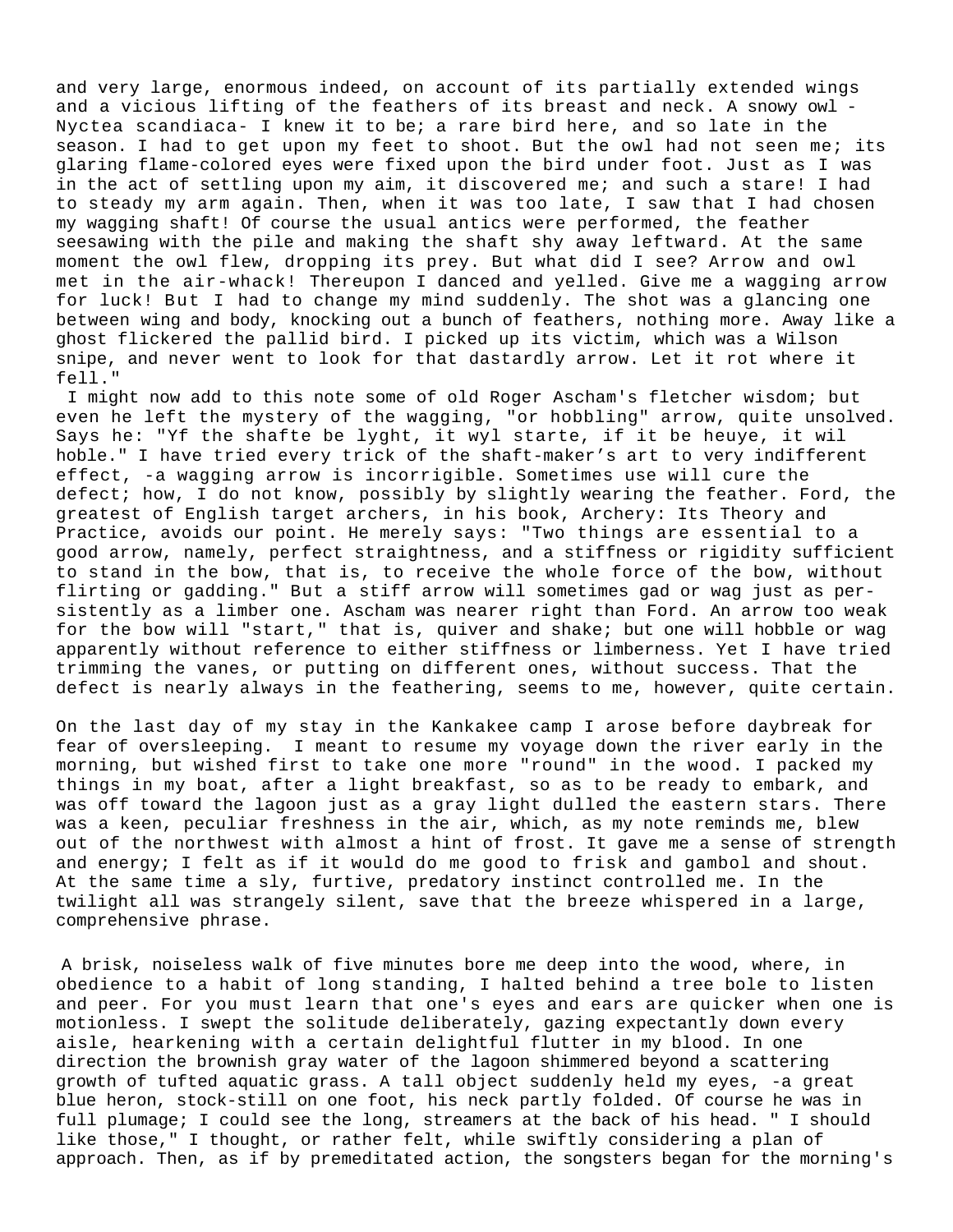melic battle; and what a tune they marched me to! I stooped and crept from cover to cover, light of foot as any cat; but the shot would be a long one for my heavy arrows with their wide feathers, as the strip of shore marsh on which the heron stood prevented close approach. Fifty yards I call long range when using heavy-headed bird-bolts. From cover of the last bush I carefully estimated the distance to be forty-five paces, and then drew up. Beyond the bird a line of silvery light began to twinkle on little choppy waves. This was hard to overcome, for it shook my vision and interfered with fixing a point of aim, which I felt had to be above my target. Then, too, allowance for the drifting force of the breeze was a nice point to settle. A heavy arrow with a broad vane does not resist a side wind very well. Not more than two seconds elapsed, however, before my bow added its ancient note to the woodland medley, and " whish-sh! " whispered the arrow, going with tremendous force. I say tremendous, and hearing it hit you would not erase the adjective. Although its trajectory was high for so short a flight, the arrow went like a flash, and, as true as it was swift, struck solidly with a successful sound.

When I measured my bird, his dimensions were recorded thus: "Length, fifty-one inches; extent, seventy-three inches. The biggest one yet! A fine trophy (his plumage) to bear home. It was a great shot in the crack o' day, forty-five yards. Had to wade in black mud a foot deep to get him."

It was but little past sunrise when I pushed away from my pleasant camp and rowed downstream past the bayou's mouth, once more pursuing La Salle and Hennepin. In the stern of my boat lay a bloated rhubarb pie, four hard roasted eggs, and a sharp stick decorated with slices of well-broiled bacon. My mode of progress favored natural aversion in me to hard labor. Every now and then something worth noting stopped me short while I wrote it down in my notebook, or a bird inveigled me into dallying by holding out flattering signs of approachability. I stood up in my boat and shot four arrows at a killdeer, which squatted flat when my first shaft just grazed its back. I have often seen a quail, a meadowlark, and even a woodpecker do this; but a killdeer never before or since, I think, was known to take such a risk. It had the laugh on its side, however, in the end; for after sitting there until I had stuck four shafts deep in the ooze all around it, it gave forth a derisive cry and flew off across the marsh. I soon discovered that I could not get to my arrows on account of quicksand surrounding the spot where they had struck.

At the end of an hour's work, however, I lassoed them and drew them to me with a abetted fish line. It is a part of an archer's religion to be faithful to a good arrow, and all four of those were perfect missiles in every way. Three of them I still have. Since then they have been shot in some wild places. The fourth one I lost by breaking it when I tumbled down a twenty-foot bluff with it in my hand. I know these shafts from all my other arrows by their steles of wagon-spoke hickory and their extraordinary weight. At short range they are more reliable than the best London target arrows. I have made others very much like them, but (it may be imagination) the old ones are best.

There are notes sufficient to make a good stout book in my Kankakee memoranda, and next to going on the voyage again, I should enjoy expanding them into literature. My space, however, is almost full. One more entry I will copy and have done: -

"When I reached the cabin of the Crawfordsville Fishing sad Shooting Club today at noon I found it empty and fast locked, much to my discomfort; for it was threatening rain, with a chill wind from the east, and gray, sad clouds all